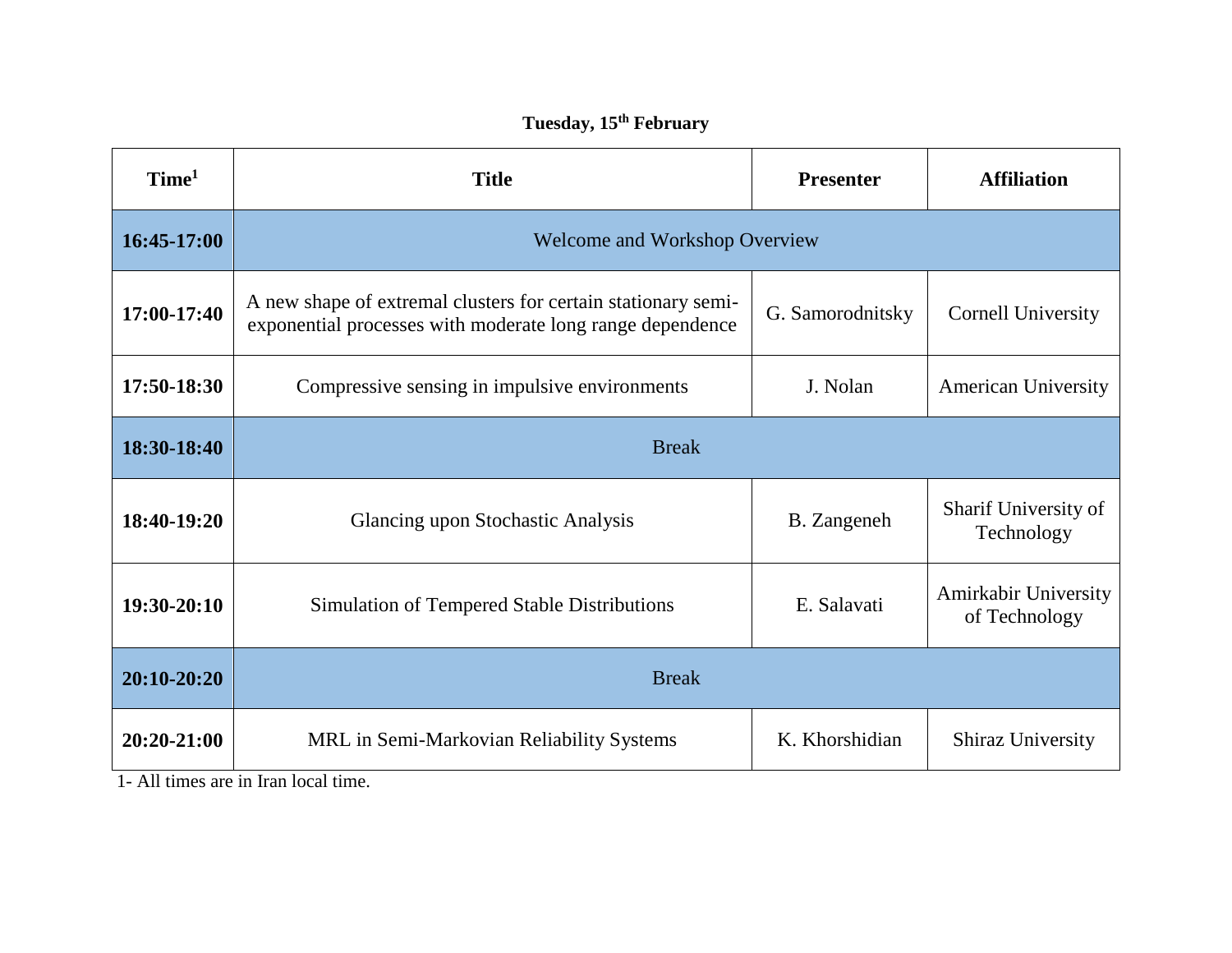| Time <sup>1</sup> | <b>Title</b>                                                                                 | <b>Presenter</b> | <b>Affiliation</b>                    |  |
|-------------------|----------------------------------------------------------------------------------------------|------------------|---------------------------------------|--|
| 17:00-17:40       | Modeling Covid-19 Data                                                                       | A.R. Soltani     | <b>Kuwait University</b>              |  |
| 17:50-18:30       | Local limit theorem for linear random fields                                                 | Y. Xiao          | Michigan State University             |  |
| 18:40-19:10       | Memorial of the late professor Mandrekar:<br>Life and achievements of professor V. Mandrekar | L. Gawarecki     | <b>Kettering University</b>           |  |
| 19:10-19:50       | رگرسیون دمبریده برای دادههای دمکلفت                                                          | A. Mohammadpour  | Amirkabir University of<br>Technology |  |
| $20:00-20:40$     | Moment properties of spatial log Gaussian Cox<br>processes                                   | F. Nasirzadeh    | Jahrom University                     |  |
| 20:40-20:50       | <b>Break</b>                                                                                 |                  |                                       |  |
| 20:50-21:30       | Comparison of Portmanteau Tests for INAR(1) model<br>with Binomial thininng operator         | K. Foroghi       | <b>Shiraz University</b>              |  |

1- All times are in Iran local time.